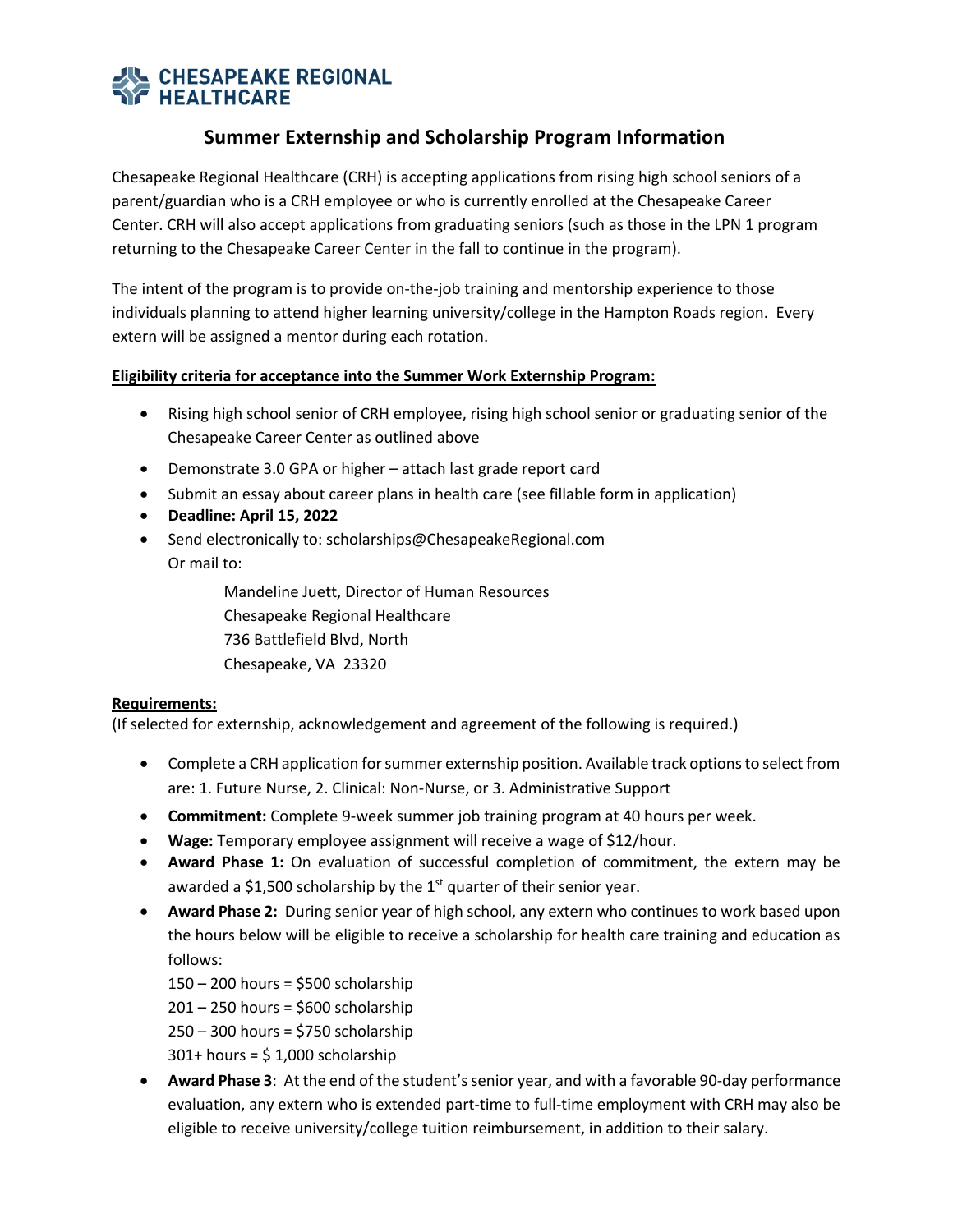

## **Summer Externship and Scholarship Program Application**

| <b>General Information (please print):</b>                                                          |  |  |  |  |
|-----------------------------------------------------------------------------------------------------|--|--|--|--|
|                                                                                                     |  |  |  |  |
|                                                                                                     |  |  |  |  |
|                                                                                                     |  |  |  |  |
|                                                                                                     |  |  |  |  |
| Legal Guardian's First Name________________________________Last Name: _____________________________ |  |  |  |  |
| If you are a child of a CRH employee, please provide the following information:                     |  |  |  |  |
|                                                                                                     |  |  |  |  |
|                                                                                                     |  |  |  |  |
|                                                                                                     |  |  |  |  |

**Briefly explain why you think you should be selected for one of the summer work externship positions at CRH?** (Provide complete essay as separate document if desired. Please remember to select your summer externship from the available track options listed below before submitting this application.)